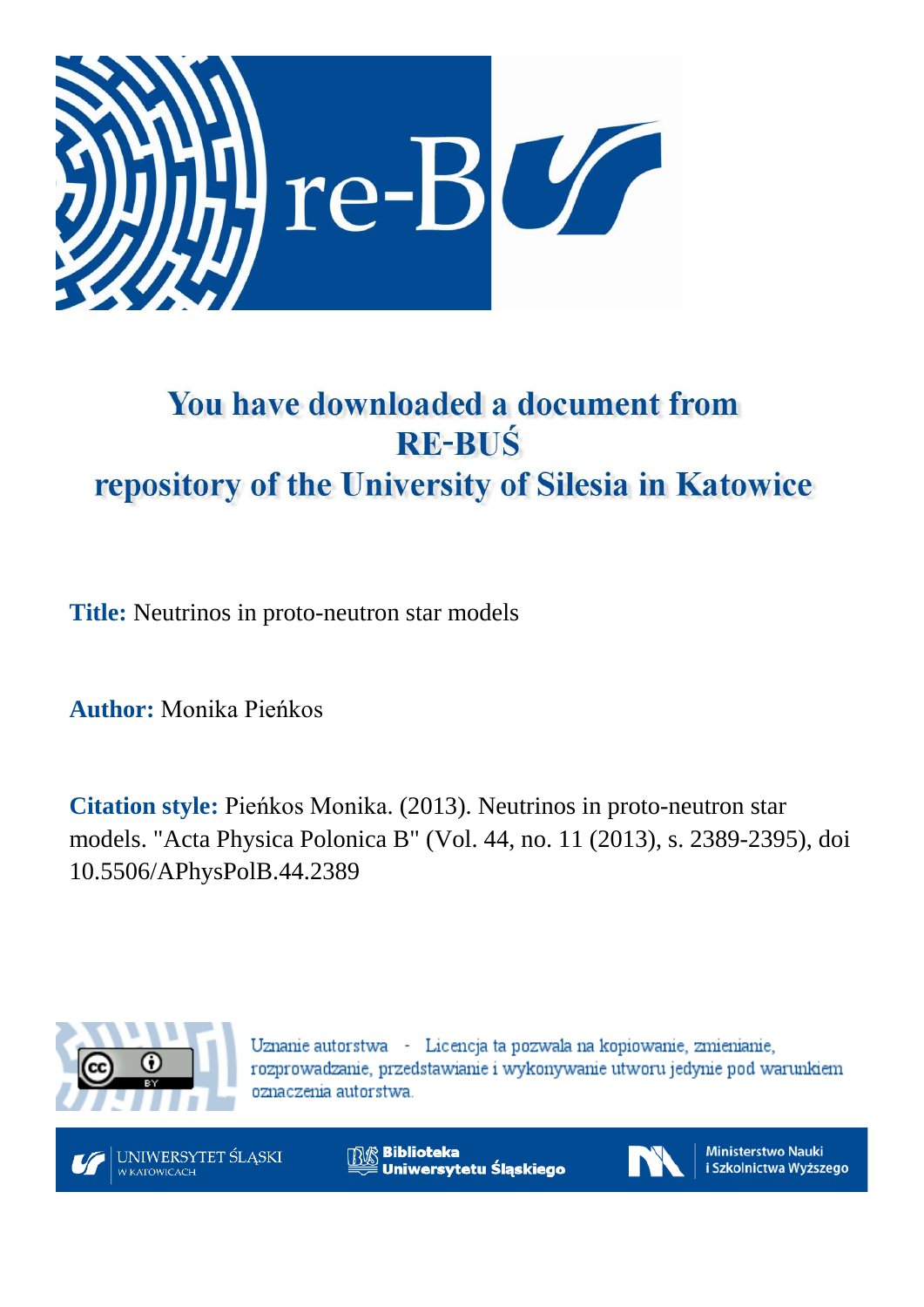## NEUTRINOS IN PROTO-NEUTRON STAR MODELS∗

## Monika Pieńkos

Institute of Physics, University of Silesia Uniwersytecka 4, 40-007 Katowice, Poland

(Received October 29, 2013)

The equation of state (EoS) of a hot proto-neutron star matter with trapped neutrinos was calculated within the effective SU(3) theory with the enhanced vector meson sector.

DOI:10.5506/APhysPolB.44.2389 PACS numbers: 97.60.Jd, 26.60.Kp

## 1. Introduction

A scenario that was adopted to describe an evolution of a neutron star predicts that the formation of a cold catalysed object is preceded by very specific phases that define a proto-neutron star. The loss of lepton number from the collapsed star proceeds in separate stages. First, the deleptonization of the surface layer takes place in a very short time in comparison with the Kelvin–Helmholtz neutrino cooling time. After that, the deleptonization of the core proceeds by the emission of electron neutrinos which are produced efficiently via the  $\beta$ -processes. The initial moment  $t = 0$  characterizes the stage with neutrinos trapped  $(Y_L = 0.4)$  both in the core and in the outer envelope. The deleptonization leads to a substantial reduction in the extension of the proto-neutron star envelope. The analysis of the evolutionary path of a proto-neutron star that leads to the formation of a cold neutron star with the masses in excess of two solar mass is of special importance in connection with the discovery of the binary millisecond pulsar J1614-2230 [\[1\]](#page-7-0). Construction of neutron star models with nonzero strangeness which result in a maximum mass exceeding two solar masses can also be done using models that involve deconfined phase of dense matter [\[2\]](#page-7-1).

<sup>∗</sup> Presented at the XXXVII International Conference of Theoretical Physics "Matter to the Deepest" Ustroń, Poland, September 1–6, 2013.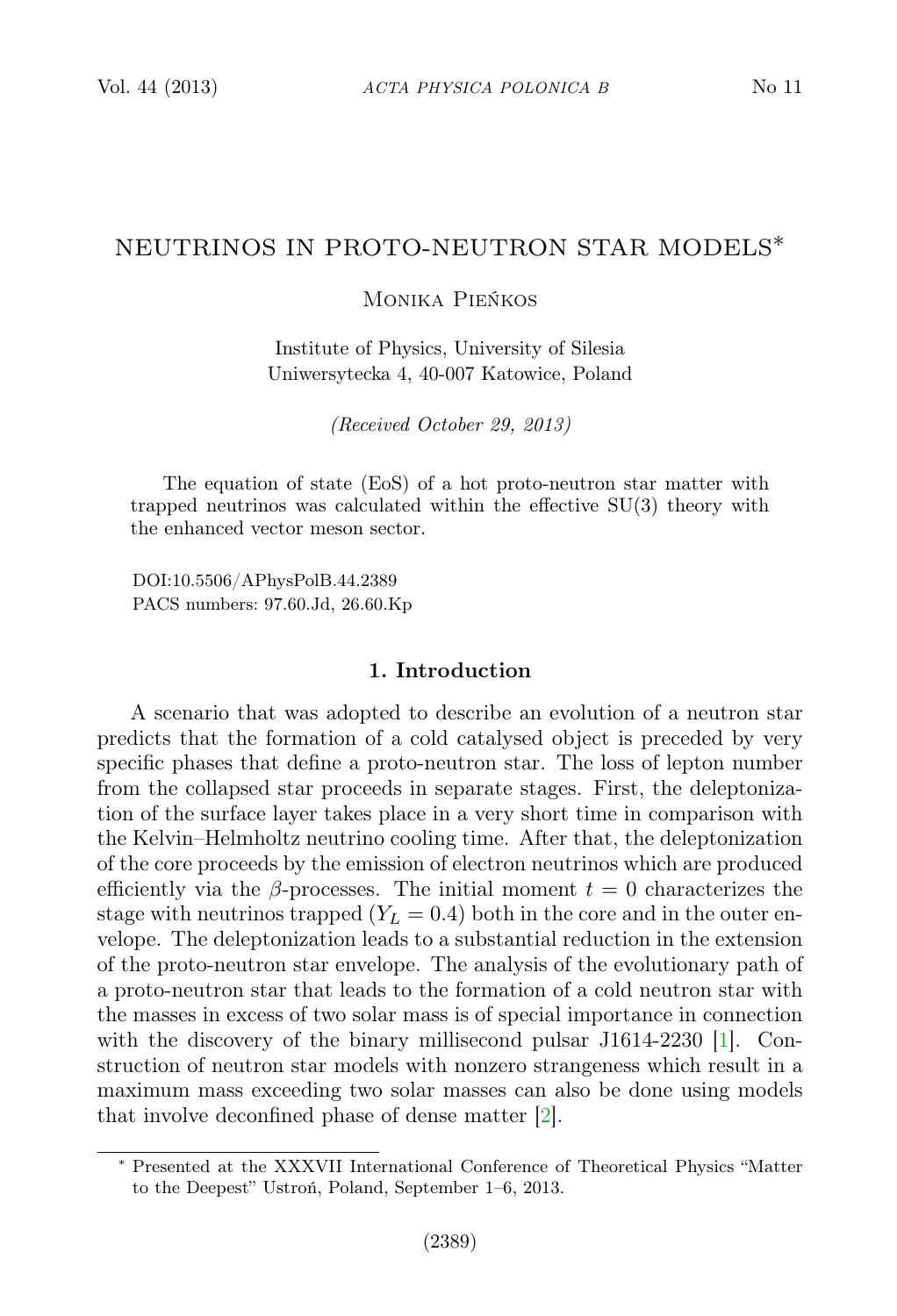## 2. The model

#### 2.1. The equation of state

The presented model of a nascent neutron star is constructed on the basis of the hadronic SU(3) theory, which naturally includes nonlinear scalar and vector interaction terms. It is an effective model constructed within the framework of the nonlinear realization of the chiral  $SU(3)<sub>L</sub> \times SU(3)<sub>R</sub>$ symmetry. Details can be found in the papers by Papazoglou *et al.* [\[3,](#page-7-2) [4\]](#page-7-3). A detailed description of the model that was used in this paper is given in [\[5,](#page-7-4) [6\]](#page-7-5). The characteristic feature of this model is the extended vector meson sector, that comprises different mixed vector meson couplings. This permits more accurate description of asymmetric strangeness-rich neutron star matter [\[5\]](#page-7-4). The Lagrangian function of the model takes the form

<span id="page-2-0"></span>
$$
\mathcal{L} = \sum_{B} \overline{\psi}_{B} \left( \gamma^{\mu} i D_{\mu} - m_{\text{eff},B} \right) \psi_{B} + \frac{1}{2} \partial^{\mu} \sigma \partial_{\mu} \sigma - \frac{1}{2} m_{\sigma}^{2} \sigma^{2} - \frac{1}{3} g_{3} \sigma^{3} - \frac{1}{4} g_{4} \sigma^{4} + \frac{1}{2} \partial^{\mu} \sigma^{*} \partial_{\mu} \sigma^{*} - \frac{1}{2} m_{\sigma^{*}}^{2} \sigma^{*2} - \frac{1}{4} \Omega^{\mu \nu} \Omega_{\mu \nu} - \frac{1}{4} R^{\mu \nu} R_{\mu \nu} - \frac{1}{4} \Phi^{\mu \nu} \Phi_{\mu \nu} + \frac{1}{2} m_{\omega}^{2} \left( \omega^{\mu} \omega_{\mu} \right) + \frac{1}{2} m_{\rho}^{2} \left( \rho^{\mu a} \rho_{\mu}^{a} \right) + \frac{1}{2} m_{\phi}^{2} \left( \phi^{\mu} \phi_{\mu} \right) + U_{V} \left( \omega, \rho, \phi \right) + \mathcal{L}_{l} \,, (1)
$$

where  $\Omega_{\mu\nu}$ ,  $\mathbf{R}_{\mu\nu}$ , and  $\Phi_{\mu\nu}$  are the field tensors of the  $\omega$ ,  $\rho$ , and  $\phi$  mesons, and  $m_{\text{eff},B} = m_B - g_{N\sigma}\sigma - g_{N\sigma^*}\sigma^*$  denotes baryon effective mass.

The Lagrangian function [\(1\)](#page-2-0) describes the  $\beta$ -equilibrated neutron star matter, thus there is also a need to consider the Lagrangian of free leptons  $\mathcal{L}_l = \sum_{l=e,\mu,\nu} \overline{\psi}_l (i\gamma^\mu \partial_\mu - m_l) \psi_l$ . The vector meson couplings are collected in the form of a vector meson potential

<span id="page-2-1"></span>
$$
U^{V}(\omega,\rho,\phi) = \frac{1}{4}c_3(\omega^{\mu}\omega_{\mu})^{2} + \frac{1}{4}c_3(\rho^{\mu a}\rho_{\mu}^{a})^{2} + \frac{1}{8}c_3(\phi^{\mu}\phi_{\mu})^{2} + A_{V}(g_{N\omega}g_{N\rho})^{2}(\omega^{\mu}\omega_{\mu}) (\rho^{\mu a}\rho_{\mu}^{a}) + \frac{1}{4}A_{V}(g_{N\omega}g_{N\rho})^{2}(\phi^{\mu}\phi_{\mu})^{2} + \frac{1}{2}(\frac{3}{2}c_3 - A_{V}(g_{N\omega}g_{N\rho})^{2})(\phi^{\mu}\phi_{\mu}) (\omega^{\mu}\omega_{\mu} + \rho^{\mu a}\rho_{\mu}^{a}).
$$
 (2)

When the considered model takes into account only nucleons, the vector meson potential  $U_{S\neq0}^{\rm V}$  is reduced to a very simple form

$$
U_{S\neq 0}^V = \frac{1}{4} c_3 (\omega^\mu \omega_\mu)^2 + A_V (g_{N\omega} g_{N\rho})^2 (\omega^\mu \omega_\mu) (\rho^{\mu a} \rho^a_\mu) . \tag{3}
$$

The composition of the matter of a proto-neutron star is determined by the requirements of charge neutrality and generalized  $\beta$  equilibrium. Calculations of the equation of state have been done in the mean field approach. In this approximation, meson fields are separated into classical mean field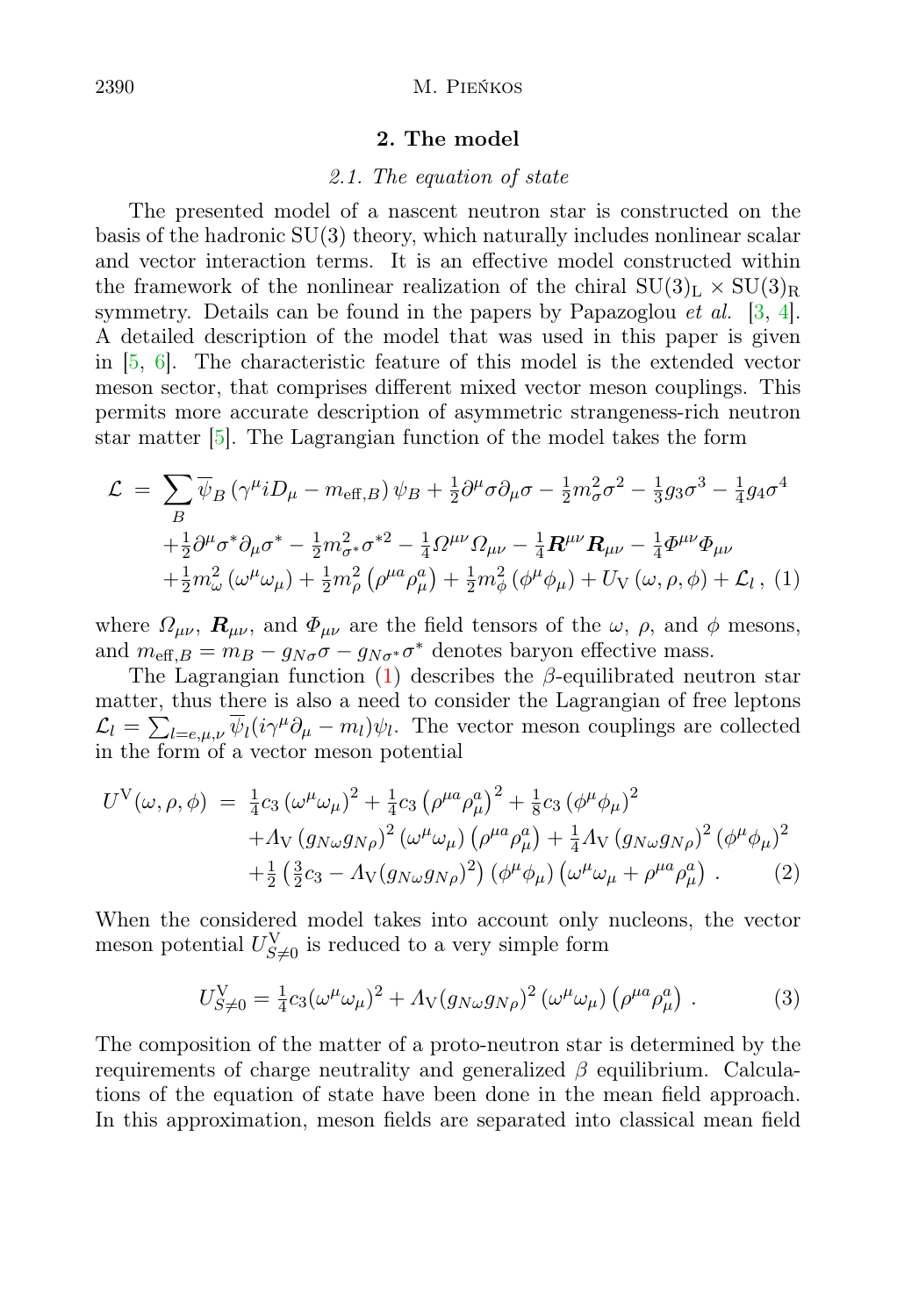values:  $s_0, s_0^*, w_0, r_0, f_0$  and quantum fluctuations, which are neglected in the ground state. The pressure of the matter of a proto-neutron star was calculated from the energy momentum tensor and takes a form

$$
P = -\frac{1}{2}m_{\sigma}^{2} s_{0}^{2} - \frac{1}{3}g_{3} s_{0}^{3} - \frac{1}{4}g_{4} s_{0}^{4} - \frac{1}{2}m_{\sigma}^{2} s_{0}^{*2} + \frac{1}{2}m_{\omega}^{2} w_{0}^{2} + \frac{1}{2}m_{\rho}^{2} r_{0}^{2} + \frac{1}{2}m_{\phi}^{2} f_{0}^{2}
$$
  
+ 
$$
\frac{1}{4}c_{3} (w_{0}^{4} + r_{0}^{4}) + A_{V}(g_{N\omega}g_{N\rho})^{2} w_{0}^{2} r_{0}^{2} + \left(\frac{1}{8}c_{3} + \frac{1}{4}A_{V}(g_{N\omega}g_{N\rho})^{2}\right) f_{0}^{4}
$$

$$
+ \left(\frac{3}{4}c_{3} - \frac{1}{2}A_{V}(g_{N\omega}g_{N\rho})^{2}\right) f_{0}^{2} (w_{0}^{2} + r_{0}^{2})
$$

$$
+ \sum_{i=B,l} \left\{\frac{2J_{i} + 1}{3(2\pi)^{3}} \int d^{3}k \frac{k^{2}}{\sqrt{k^{2} + m_{\text{eff},i}^{2}}} (f_{i}^{+}(k) + f_{i}^{-}(k))\right\}, \qquad (4)
$$

where  $f_i^+$  and  $f_i^-$  are Fermi functions respectively for particles and antiparticles, and  $J_i$  denotes the spin.

## 2.2. Coupling constants

The potential that describes hyperon–nucleon  $(YN)$  and hyperon– hyperon  $(YY)$  interactions can be written in the form  $U_Y^{(B)} = g_{Y\sigma} s_0$  –  $g_{Y\omega}w_0 + g_{Y\sigma^*}s_0^* - g_{Y\phi}f_0$ , which allows one to determine the scalar coupling constants. The  $g_{Y\sigma}$  coupling constants were obtained for the following values of the potentials:  $U_A^{(N)} = -28 \text{ MeV}, U_{\Sigma}^{(N)} + 30 \text{ MeV}, U_{\Xi}^{(N)} = -18 \text{ MeV},$ while the couplings of hyperons to the strange meson  $\sigma^*$  were calculated from relations:  $U_{\Xi}^{(\Xi)} \simeq U_{\Lambda}^{(\Xi)} \simeq 2U_{\Xi}^{(\Lambda)} \simeq 2U_{\Lambda}^{(\Lambda)}$  $\Lambda^{(A)}$ . The  $\Lambda_{\rm V}$  parameter describes the strength of the  $\omega-\rho$  coupling and requires the adjustment of the  $g_{N\rho}$  coupling constant to keep the empirical value of the symmetry energy  $E_{sym}(n_b) = 25.68$  MeV at the baryon density  $n_b$ , which corresponds to  $k_{\text{F}} = 1.15 \text{ fm}^{-1}$  [\[7\]](#page-7-6). The coupling constants are collected in Table I.

TABLE I

| $g_{\Lambda\sigma}$ | $g_{\Xi\sigma}$ |  |  | $g_{\varSigma \sigma}$ $g_{\varLambda \sigma^*}$ $g_{\varXi \sigma^*}$ | $g_{\varSigma \sigma^*}$ |  | $g_{N\rho}, \qquad g_{N\rho},$<br>$A_V = 0$ $A_V = 0.0165$ |  |  |  |  |
|---------------------|-----------------|--|--|------------------------------------------------------------------------|--------------------------|--|------------------------------------------------------------|--|--|--|--|
| 6.169               |                 |  |  | 3.201 4.476 5.262 11.623 5.626 9.264                                   |                          |  | 10.037                                                     |  |  |  |  |

The coupling constants.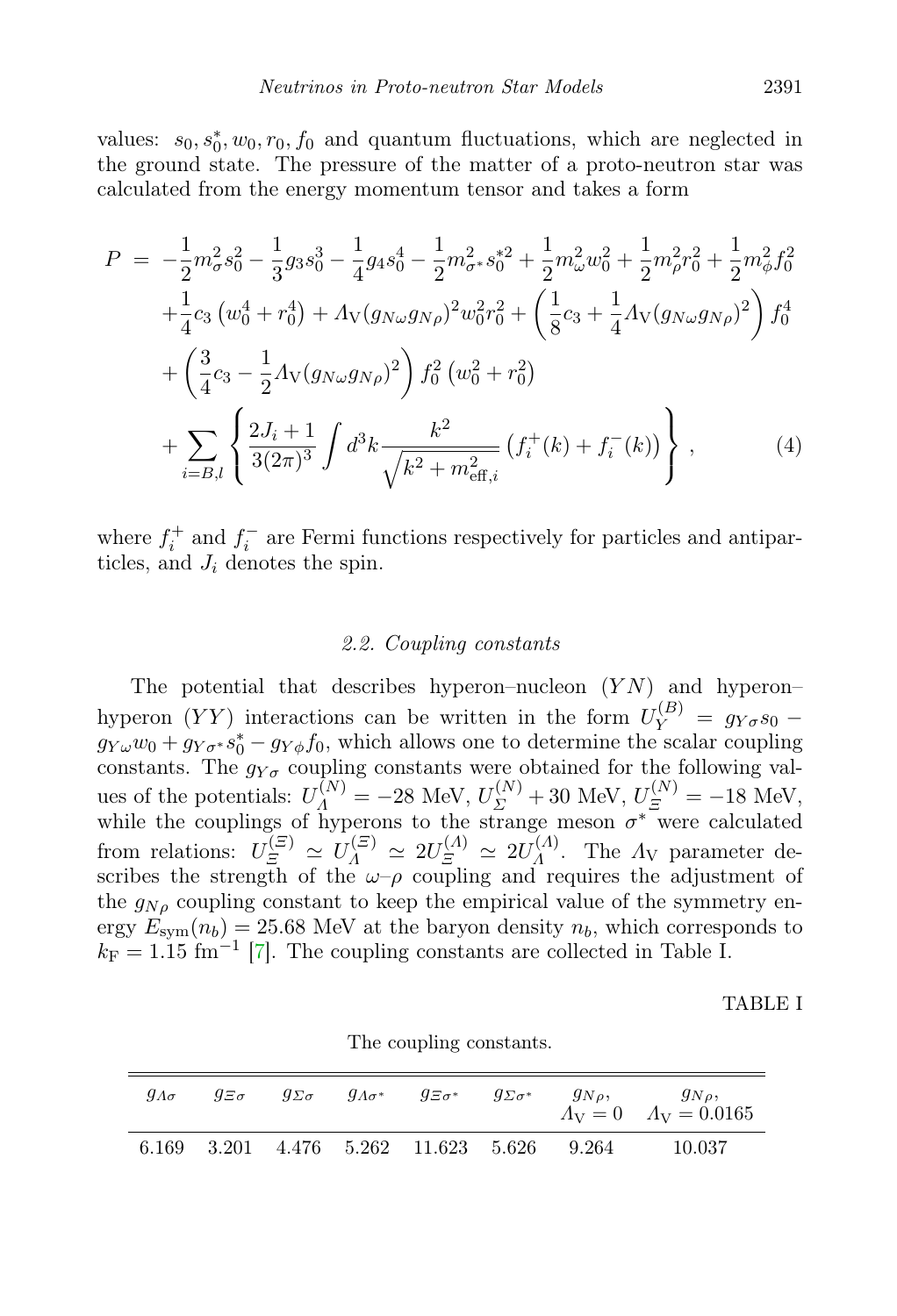#### 2392 M. Pieńkos

## 3. Results and conclusions

The analysis of proto-neutron star models with conserved electron lepton number was done on the basis of the TM1-nonlinear model. The obtained forms of the EoSs are plotted in Fig.  $1(a)$  $1(a)$ . When hyperons are included, calculations have been done for the model (TM1-weak) which includes only  $ω-\rho$  coupling ( $φ$  and  $σ^*$  mesons introduced in a minimal fashion [\[8,](#page-7-7) [9\]](#page-7-8)) and the one (EXT) that embodies a broad spectrum of nonlinear vector meson interactions presented in equation [\(2\)](#page-2-1). Analysis of the results obtained for the matter of proto-neutron stars with nonzero strangeness indicates a clear stiffening of the EoS in the case of nonlinear model. Calculations were done for the chosen value of parameter  $\Lambda_V = 0.0165$ . After obtaining the EoS, the mass and radius of a star were calculated for a given value of the central density. This can be done by integrating the Tolman–Oppenheimer–Volkoff equations. The resulting mass-radius relations are presented in Fig.  $1(b)$  $1(b)$ . Comparing the results obtained for the minimal TM1-weak model and the extended TM1 nonlinear model, a significant increase in mass of the star is evident. This figure comprises also mass–radius relations obtained in the case of nuclear matter.



<span id="page-4-0"></span>Fig. 1. EoSs and mass–radius relations calculated for a warm proto-neutron star matter with trapped neutrinos and for a cold neutrino-free matter  $(T = 0)$ , in the case of nuclear matter  $(S = 0)$  and in the case of hyperon-rich matter. Calculations have been done for different values of  $\Lambda_{\rm V}$  parameter. For comparison, results for the extended model (EXT) are included.

The main objective of this paper was to investigate the effect of neutrinos on the structure and properties of a proto-neutron star. Our analysis concerns the abundance of neutrinos and their energy in neutron star interiors (Fig [2\)](#page-5-0). The results obtained in the case of the extended, nonlinear model with nonzero strangeness resemble that of nuclear matter. In this paper, the internal structure of a proto-neutron star was examined. The inner core of a neutron star in the case of hyperon rich matter comprises a hyperon core.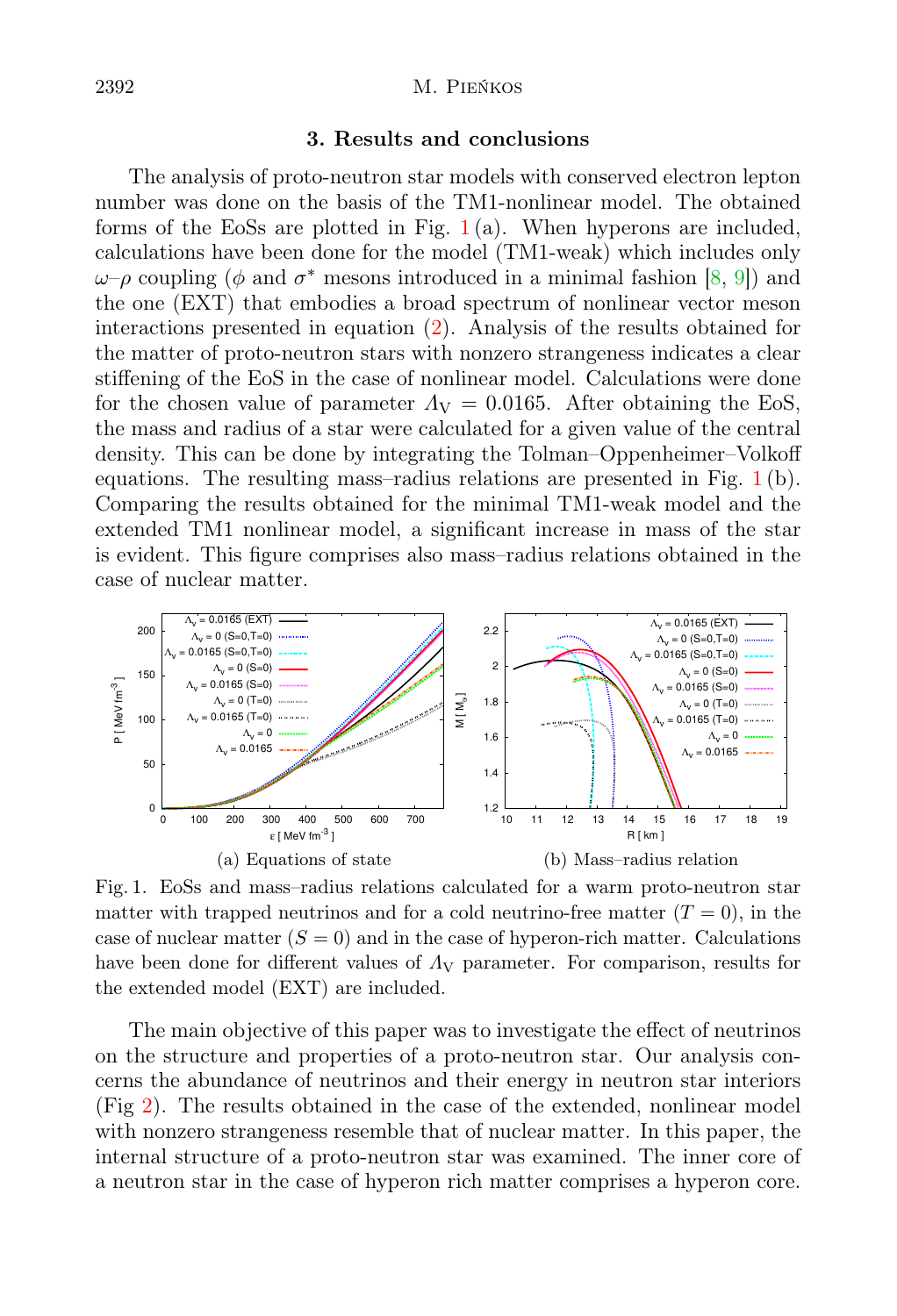

<span id="page-5-0"></span>Fig. 2. Relative concentrations of neutrinos and neutrino energy as a function of baryon number density obtained for different values of  $\Lambda_{\rm V}$  parameter in the case of nonstrange and strangeness-rich matter.

Table II compiles the results of numerical calculations for the hyperon core performed for both the TM1-weak model and the nonlinear extended model. Both the proto-neutron star and cold, deleptonized neutron star model with the extended vector meson sector result in a hyperon core with a much larger mass and radius. The onset points for hyperons were left almost unchanged. Calculations were done for the maximum mass configurations.

TABLE II

|                |               | $T=0$    |                      | $T\neq 0$     |          |                      |
|----------------|---------------|----------|----------------------|---------------|----------|----------------------|
| $\Lambda_{V}$  | $M_{hc}$      | $R_{hc}$ | $n_{b,\text{onset}}$ | $M_{hc}$      | $R_{hc}$ | $n_{b,\text{onset}}$ |
|                | $[M_{\odot}]$ | [km]     | $\mathrm{[fm^{-3}]}$ | $[M_{\odot}]$ | [km]     | $\text{[fm}^{-3}$    |
|                | 0.723         | 7.366    | 0.316                | 0.862         | 7.195    | 0.391                |
| 0.0165         | 0.809         | 7.288    | 0.346                | 0.789         | 6.891    | 0.416                |
| $0.0165$ (EXT) | 1.617         | 8.309    | 0.348                | 1.244         | 7.579    | 0.416                |

Mass and radius of hyperon core, as well as baryon density of the first hyperon onset point, obtained for the considered models of hyperon stars.

The sensitivity of the calculations to different nonlinear vector meson couplings is also indicated in the analysis of radial dependence of neutrino concentrations and neutrino energies for the maximum mass configurations (Fig. [3\)](#page-6-0). The largest difference occurs in the case of neutrino concentrations. The extended nonlinear model considerably reduced neutrino concentration in the very inner part of the hyperon core. The most significant result was obtained for the radial dependence of the pressure (Fig. [4\)](#page-6-1). In the case of the extended model, the pressure in the inner part of the hyperon core is much higher than the one calculated for the TM1-weak model.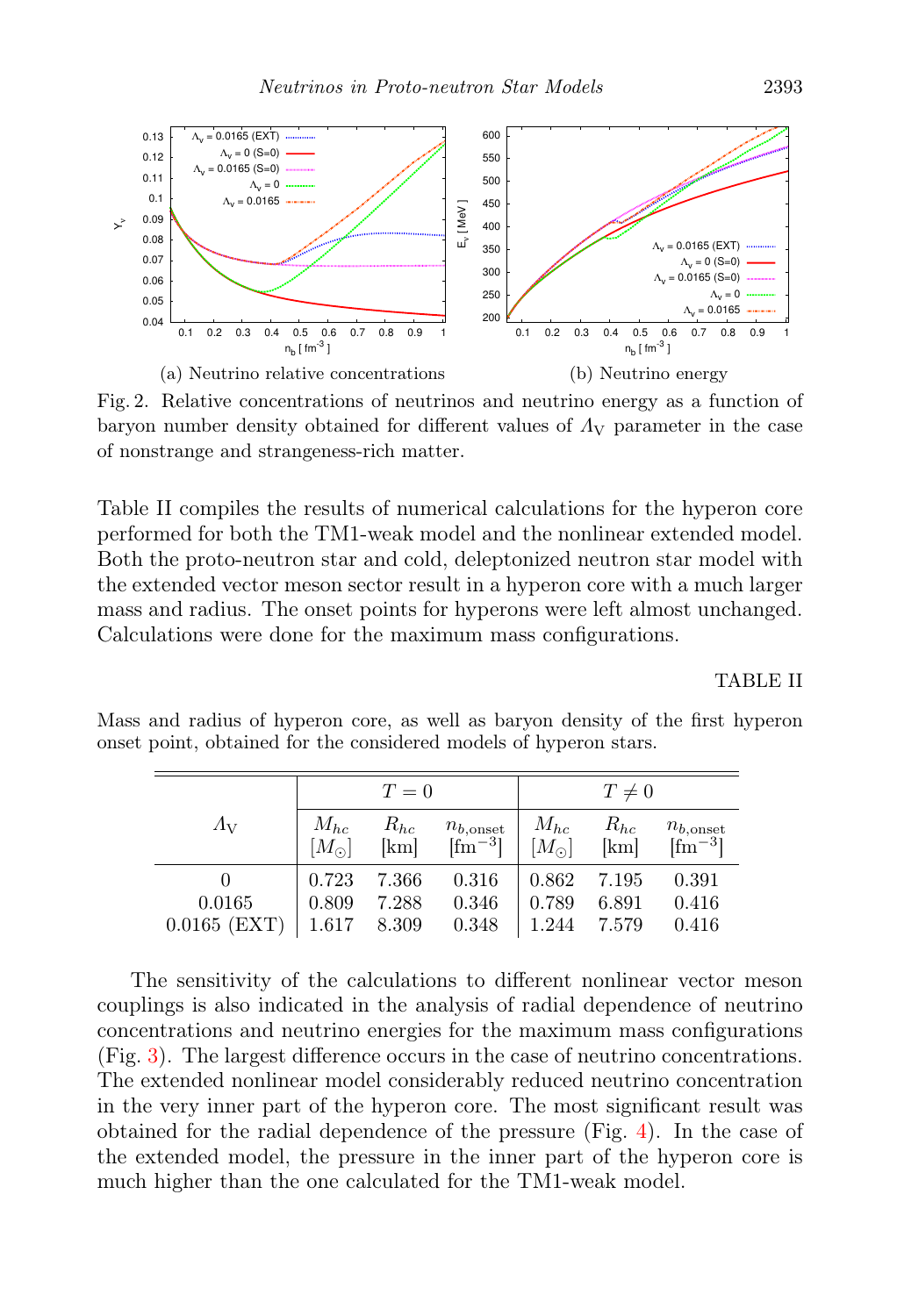

<span id="page-6-0"></span>Fig. 3. Results obtained for maximum mass configurations for different values of  $\Lambda_{\rm V}$  parameter in the case of nonstrange and strangeness-rich matter.



<span id="page-6-1"></span>Fig. 4. Pressure vs. neutron star radius obtained for maximum mass configurations for different values of  $\Lambda_V$  parameter. Calculations have been done for warm neutrino-rich and cold neutrino-free matter in the case of a nonstrange neutron star as well as a hyperon star.

In summary, the presence of nonlinear vector meson couplings leads to important changes in proto-neutron star parameters and structure leading to a considerable increase of proto-neutron star mass. Another effect connected with the use of the extended model is the reduced concentrations of neutrinos in the hyperon core. The hyperon core itself was also altered by the nonlinear vector meson couplings that lead to the increase of the hyperon core mass.